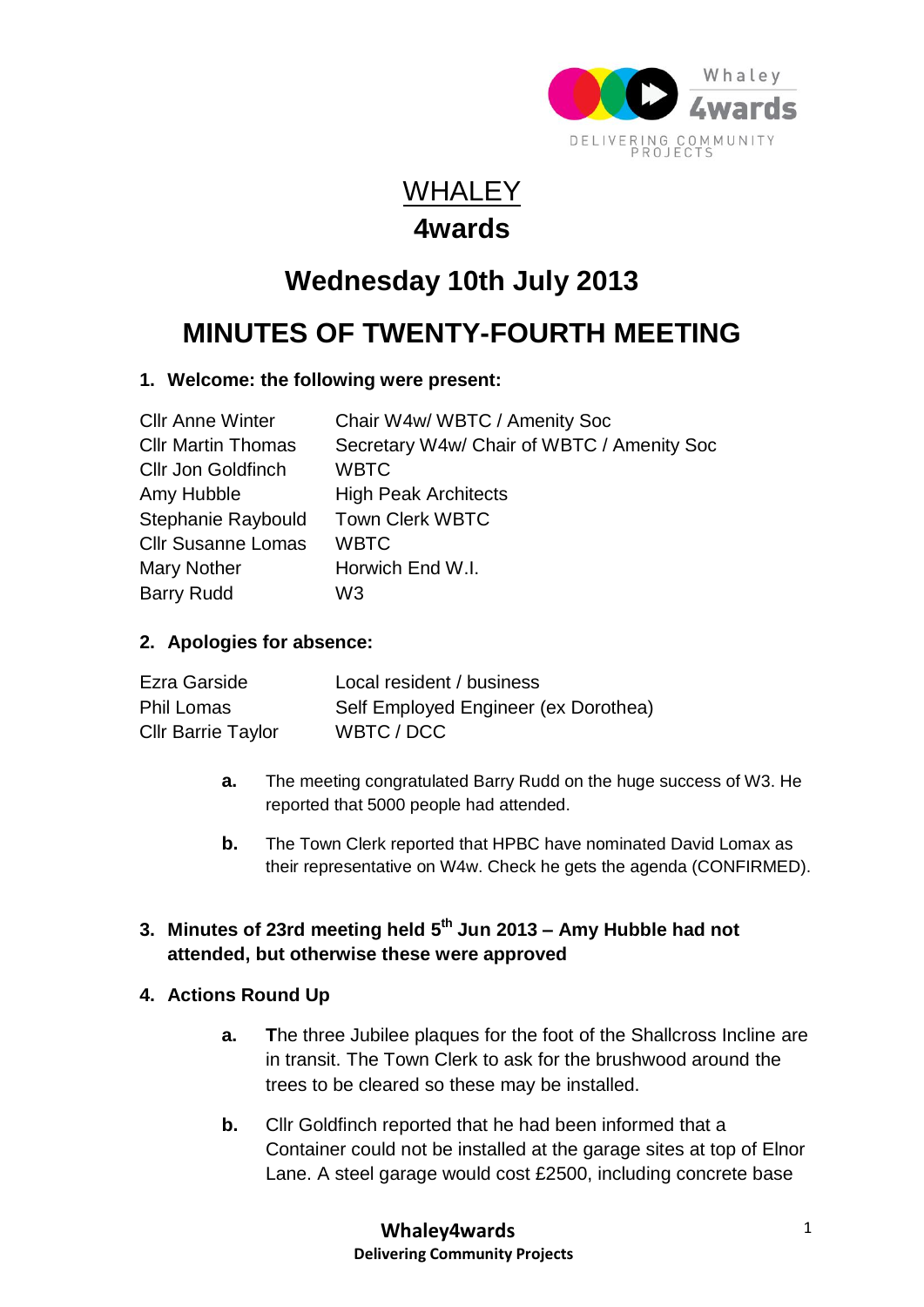

(£500?). The alternative of the Mechanics Institute stable/garage was considered a suitable alternative.

- **c.** Cllr Thomas will attend to the repair of the bench on Footpath 91. Action in course.
- **d.** The restoration of the 'heritage' cast iron litterbins is in course by Chris Tetley.
- **e.** Re disability access to the bottom of the Whaley Incline; this is delayed while HPBC seek approval from British Gas due to nearby pipeline.
- **f.** DCC have installed a sign opposite the Tesco exit saying "Whaley Bridge Canal Basin". Cllr Thomas has written to thank DCC and ask them to remove unauthorised signs nearby.
- **g.** The display board for the Whaley Incline has been delivered. Mary Nother was thanked for her work on this. Approval from Caroline Wheatley (HPBC) regarding position and authority to install was awaited.
- **h.** Mary will investigate the old flower tubs nearby which have collapsed.
- **i.** After his project is complete, Cllr Thomas will work on the board for the Linear Park (Bridge 43) and The Town Clerk on that for the base of Shallcross Incline. Mary Nother has obtained new photos from John Morten.
- **5.** Community Information Point (Red Tele Box)
	- **a.** Barry Rudd has fitted a window lock to the base. However it was agreed to find a suitable second lock **Action** Cllr Thomas
	- **b.** The Zinc Embossed Plaque had been taken to store due to minor vandalism.
	- **c.** Network Rail requested that a conduit be provided for the heritage lamp cable, and the Town Clerk will engage Stanways to do this. **Action** c/fwd
	- **d.** Steve Sharp is unhappy with the railway notice boards and is considering ways to get these replaced. Mike Whelan has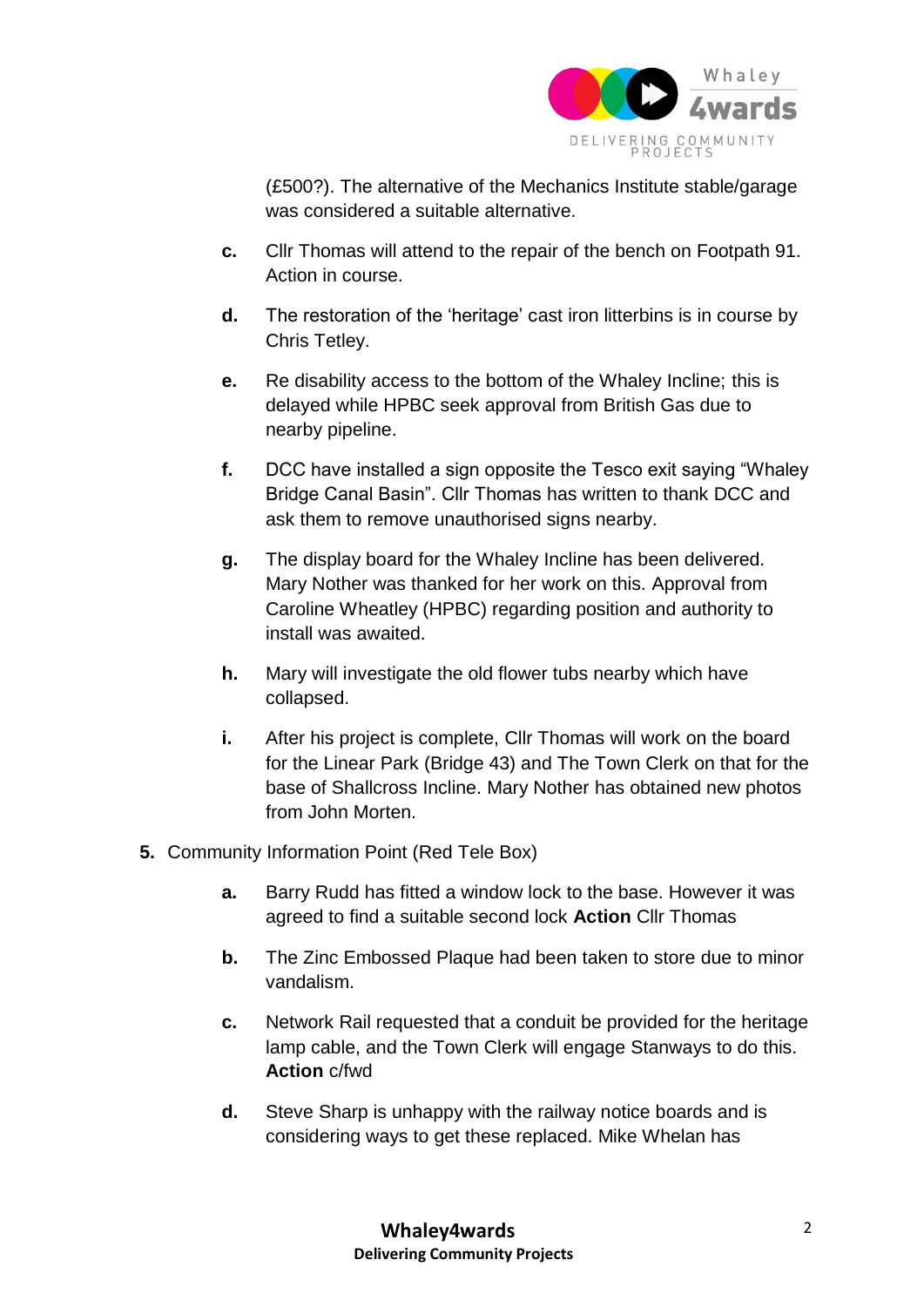

installed these so they can be easily removed (they slot on spigots). **Action** O/S

- **e.** Shrubs need pruning in the Autumn **Action** O/S
- **f.** The screw holes on the door need re-tapping also the glass panels fitting. **Action** C/fwd
- **g.** Regarding the laminated adverts in the windowpanes these would have to be printed by either Peartree or High Peak CVS as an A3 printer was required.
- **h.** A £5 admin fee was mooted. A scheme of charges needs to be drawn up once the feasibility of production is established.
- **i.** There will be 24 panels to be split between nominated (free) exhibits and those sold to local organisations / businesses (by invite). Recurring events will be included.
- **j.** These will be advertised in the Town Newsletter.
- **k.** Cllr Thomas agreed to act as administrator.
- **l.** The idea of turning over the telephone box to a local school for the display of pupil's artwork was agreed. Cllrs Winter & Lomas agreed to assist with this.
- **m.** The Town Clerk and WBTC Chair are meeting with a local artist Andrea Joseph for a sketch of a map to be installed on the rear of the phone box. This would be mounted on Perspex (or the modern equivalent). **Action** Town Clerk / Cllr Thomas
- **n.** It was agreed to engage Andrea Joseph and ask her to incorporate the following key features: Toddbrook Reservoir, Canal Basin, Brookfield Pond, Goyt Walk, War Memorial, Cricket Ground.
- **o.** WBTC should obtain copywrite or a licence to use the artwork on pamphlets, and on other town promotional materials.
- **p.** Regarding a bench to go besides the box, this was still considered desirable, subject to the available space and adjoining notice board. The Town Clerk has indications from Arthur Dewbury that he might construct a bench for around £500. It was agreed to get a quote & design for this.